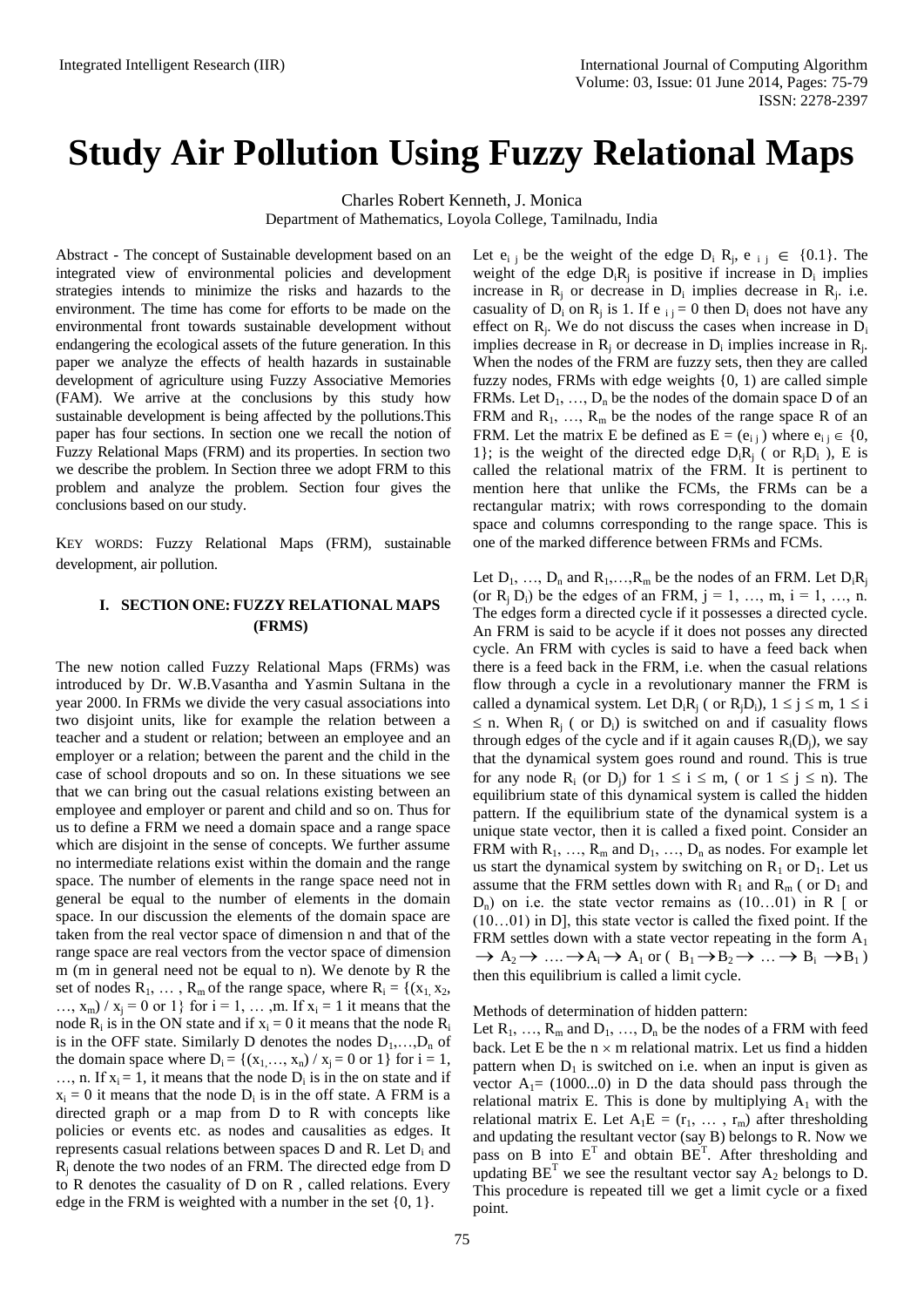## **II. SECTION TWO: DESCRIPTION OF THE PROBLEM**

Pollution is the introduction of contaminants into the natural environment that causes adverse change. Pollution can take the form of [chemical substances](http://en.wikipedia.org/wiki/Chemical_substance) or [energy,](http://en.wikipedia.org/wiki/Energy) such as noise, heat or light. [Pollutants,](http://en.wikipedia.org/wiki/Pollutant) the components of pollution, can be either foreign substances/energies or naturally occurring contaminants. Pollution is often classed as [point source](http://en.wikipedia.org/wiki/Point_source_pollution) or [nonpoint source pollution.P](http://en.wikipedia.org/wiki/Nonpoint_source_pollution)ollutions are different types one of the most dangerous pollution is air pollution.

What is air pollution? 'I'll go out for a breath of fresh air' is an often-heard phrase. But how many of us realize that this has become irrelevant in today's world, because the quality of air in our cities is anything but fresh. Air pollution is a serious problem in our society these days. We come across it indoors, when people have been smoking, and outdoors, where motor vehicle exhaust pollutes the air. For years scientists have been warning us that polluted air is a hazard to our health. It seems these warning are not being taken acutely enough. The truth is that air pollution is growing worse, especially in compactly populated societies. We must for that reason take instantaneous action to progress the quality of air we breathe. The moment you step out of the house and are on the road you can actually see the air getting polluted; a cloud of smoke from the exhaust of a bus, car, or a motor vehicle; smoke billowing from a factory chimney, flash produced by thermal power plants, and speeding cars causing dust to rise from the roads. Natural occurrences such as the eruption of a volcano and even someone smoking a cigarette can also cause air pollution. Pollution is the infection of the earths. One of the first things you can start doing is to preserve energy. We can also contribute to reducing air pollution to some extent. During the day, use only the required number of lights. Natural phenomena such as the eruption of a volcano and even someone smoking a cigarette can also cause air pollution. Walk or ride a bicycle to the market or to your friend house. Cars that use CNG have also been introduced. Look after the trees in your neighborhood, along with your friends, begin a tree watch similar to a neighborhood watch. At the same time, our contaminated atmosphere is becoming a better insulator, averting heat from evading back into space and leading to an increase in universal average temperatures. Air pollution harms plants, animals, and the ecosystems (environment) in which they live. Many cities around the world now have pollution control checks for vehicles. At the moment, the fact that the earth might be affected greatly with the passage of time seems ridiculous to some. These are some of the things we can do to help prevent air pollution. Although some environmental pollution is a consequence of natural causes like volcanic eruptions, most is caused by human actions.

Facts about Air Pollution:

Here are a few facts about air pollution:

- Almost 232 million different types of vehicles are driven by U.S. citizens every day, adding greenhouse gases into the air
- U.S. vehicle emissions contribute 45% to global warming
- The average adult consumes 3,000 gallons of polluted air every day
- Vehicle exhaust contributes to 60% of carbon monoxide emissions in the U.S. and up to 95% in large cities

Every year 335,000 Americans die of lung cancer, which is a direct result of air pollution

The world has seen one of the greatest air pollution during 'Bhopal Disaster '. All technologies and scientific endeavors stand in speechless silence in the face of such natural and /or man-made calamities. Many human lives are lost while others and their progeny suffer and have to suffer from umpteen infirmities due to resultant contaminated atmospheric changes. Did we ever stop to ponder for a moment what would happen if more and more soil area is used for storage of industrial wastages? Did we ever think what would happen if untreated waste water released in water sources such as ponds, rivers and oceans? We have to pay very heavily if ecological balance is altered drastically. The Fuzzy concepts, i.e. attributes are first given in the form of matrix relational equations and then solved.

Thus we study this problem of Sustainable development mainly in the context of health hazards

Pollutants: Main articles[: Pollutant](http://en.wikipedia.org/wiki/Pollutant) and [Greenhouse gas](http://en.wikipedia.org/wiki/Greenhouse_gas)



Before [flue-gas desulfurization](http://en.wikipedia.org/wiki/Flue-gas_desulfurization) was installed, the emissions from this power plant in [New Mexico](http://en.wikipedia.org/wiki/New_Mexico) contained excessive amounts of [sulfur dioxide.](http://en.wikipedia.org/wiki/Sulfur_dioxide)



.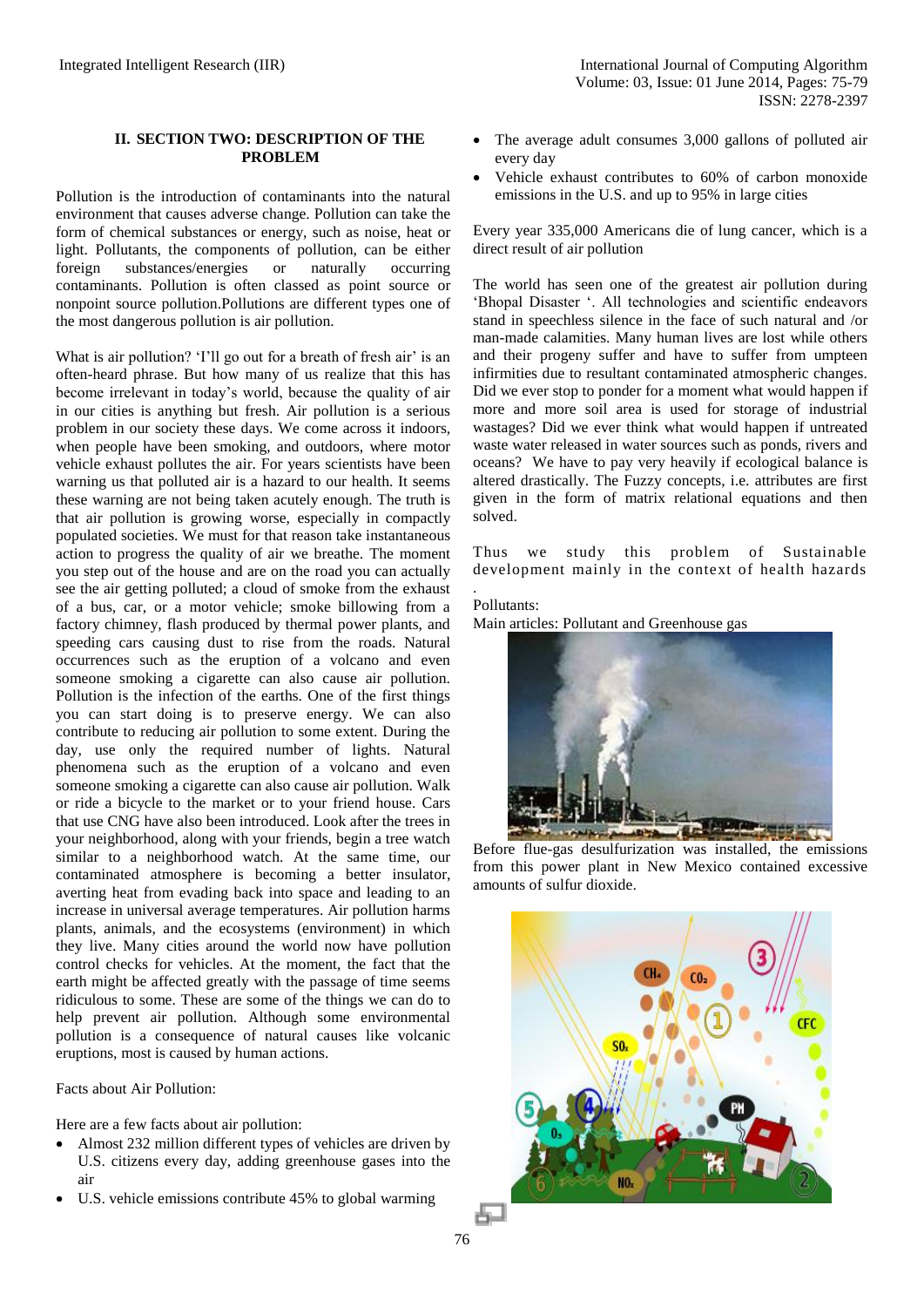Schematic drawing, causes and effects of air pollution: (1) greenhouse effect, (2) particulate contamination, (3) increased UV radiation, (4) acid rain, (5) increased ground level ozone concentration, (6) increased levels of nitrogen oxides.

A substance in the air that can be adverse to humans and the environment is known as an air pollutant. Pollutants can be in the form of solid particles, liquid droplets, or gases. In addition, they may be natural or man-made. Pollutants can be classified as primary or secondary. Usually, primary pollutants are directly produced from a process, such as ash from a volcanic eruption, the [carbon monoxide](http://en.wikipedia.org/wiki/Carbon_monoxide) gas from a motor vehicle exhaust or [sulfur dioxide](http://en.wikipedia.org/wiki/Sulfur_dioxide) released from factories. Secondary pollutants are not emitted directly. Rather, they form in the air when primary pollutants react or interact. An important example of a secondary pollutant is [ground level](http://en.wikipedia.org/wiki/Ground_level_ozone)  [ozone](http://en.wikipedia.org/wiki/Ground_level_ozone) — one of the many secondary pollutants that make up photochemical [smog.](http://en.wikipedia.org/wiki/Smog) Some pollutants may be both primary and secondary: that is, they are both emitted directly and formed from other primary pollutants.

Major primary pollutants produced by human activity include:

- [Sulfur oxides](http://en.wikipedia.org/wiki/Sulfur_oxide)  $(SO_x)$  especially sulfur dioxide, a chemical compound with the formula  $SO_2$ .  $SO_2$  is produced by volcanoes and in various industrial processes. Since coal and petroleum often contain sulfur compounds, their combustion generates sulfur dioxide. Further oxidation of  $SO<sub>2</sub>$ , usually in the presence of a catalyst such as  $NO<sub>2</sub>$ , forms  $H_2SO_4$ , and thus [acid rain.\[](http://en.wikipedia.org/wiki/Acid_rain)2] This is one of the causes for concern over the environmental impact of the use of these fuels as power sources.
- [Nitrogen oxides](http://en.wikipedia.org/wiki/Nitrogen_oxide)  $(NO<sub>x</sub>)$  especially [nitrogen dioxide](http://en.wikipedia.org/wiki/Nitrogen_dioxide) are expelled from high temperature combustion, and are also produced naturally during [thunderstorms](http://en.wikipedia.org/wiki/Thunderstorms) by [electric](http://en.wikipedia.org/wiki/Electric_discharge)  [discharge.](http://en.wikipedia.org/wiki/Electric_discharge) Can be seen as the brown haz  $56 \rightarrow above$  or [plume](http://en.wikipedia.org/wiki/Plume_%28hydrodynamics%29) downwind of cities. Nitrogen dioxide is the chemical plume downwind of clues. Nurogen dioxide is the chemical compound with the formula  $NO<sub>2</sub>$ . It is one of the several nitrogen oxides. This reddish-brown toxic gas has a characteristic sharp, biting odor.  $NO<sub>2</sub>$  is one of the most prominent air pollutants.
- [Carbon monoxide](http://en.wikipedia.org/wiki/Carbon_monoxide) (CO)- is a colourless, odourless, nonirritating but very poisonous gas. It is a product by [incomplete combustion](http://en.wikipedia.org/wiki/Incomplete_combustion) of fuel such as natural gas, coal or wood. Vehicular exhaust is a major source of carbon monoxide.
- [Volatile organic compounds](http://en.wikipedia.org/wiki/Volatile_organic_compounds) VOCs are an important outdoor air pollutant. In this field they are often divided into the separate categories of methane  $(CH<sub>4</sub>)$  and nonmethane (NMVOCs). Methane is an extremely efficient greenhouse gas which contributes to enhanced [global](http://en.wikipedia.org/wiki/Global_warming)  [warming.](http://en.wikipedia.org/wiki/Global_warming) Other hydrocarbon VOCs are also significant greenhouse gases via their role in creating ozone and in prolonging the life of methane in the atmosphere, although the effect varies depending on local air quality. Within the NMVOCs, the aromatic compounds benzene, toluene and xylene are suspected carcinogens and may lead to leukemia through prolonged exposure. 1, 3-butadiene is another dangerous compound which is often associated with industrial uses.
- [Particulates,](http://en.wikipedia.org/wiki/Particulates) alternatively referred to as particulate matter (PM), atmospheric particulate matter, or fine particles, are

tiny particles of solid or liquid suspended in a gas. In contrast, aerosol refers to particles and the gas together. Sources of particulates can be manmade or natural. Some particulates occur naturally, originating from volcanoes, dust storms, forest and grassland fires, living vegetation, and sea spray. Human activities, such as the burning of fossil fuels in vehicles, power plants and various industrial processes also generate significant amounts of aerosols. Averaged over the globe, anthropogenic aerosols—those made by human activities—currently account for about 10 percent of the total amount of aerosols in our atmosphere. Increased levels of fine particles in the air are linked to health hazards such as heart disease, altered lung function and lung cancer.

- [Persistent free radicals](http://en.wikipedia.org/wiki/Radical_%28chemistry%29#Persistent_radicals) connected to airborne fine particles could cause cardiopulmonary disease.
- Toxic [metals,](http://en.wikipedia.org/wiki/Metal) such as [lead](http://en.wikipedia.org/wiki/Lead) and [mercury,](http://en.wikipedia.org/wiki/Mercury_%28element%29) especially their compounds.
- [Chlorofluorocarbons](http://en.wikipedia.org/wiki/Chlorofluorocarbons) (CFCs) harmful to the [ozone layer](http://en.wikipedia.org/wiki/Ozone_layer) emitted from products currently banned from use.
- [Ammonia](http://en.wikipedia.org/wiki/Ammonia)  $(NH_3)$  emitted from agricultural processes. Ammonia is a compound with the formula  $NH<sub>3</sub>$ . It is normally encountered as a gas with a characteristic pungent odor. Ammonia contributes significantly to the nutritional needs of terrestrial organisms by serving as a precursor to foodstuffs and fertilizers. Ammonia, either directly or indirectly, is also a building block for the synthesis of many pharmaceuticals. Although in wide use, ammonia is both caustic and hazardous.
- [Odors](http://en.wikipedia.org/wiki/Odor) such as from garbage, sewage, and industrial processes
- [Radioactive pollutants](http://en.wikipedia.org/wiki/Radioactive_pollutants) produced by [nuclear explosions,](http://en.wikipedia.org/wiki/Nuclear_explosions) nuclear events, war [explosives,](http://en.wikipedia.org/wiki/Explosives) and natural processes such as the [radioactive decay](http://en.wikipedia.org/wiki/Radioactive_decay) of [radon.](http://en.wikipedia.org/wiki/Radon)



Pollution in the sky o[f Athens,](http://en.wikipedia.org/wiki/Athens) [Greece.](http://en.wikipedia.org/wiki/Greece)

## **III. SECONDARY POLLUTANTS INCLUDE**

- Particulates created from gaseous primary pollutants and compounds in photochemical smog. [Smog](http://en.wikipedia.org/wiki/Smog) is a kind of air pollution; the word "smog" is a portmanteau of smoke and fog. Classic smog results from large amounts of coal burning in an area caused by a mixture of smoke and sulfur dioxide. Modern smog does not usually come from coal but from vehicular and industrial emissions that are acted on in the atmosphere by [ultraviolet](http://en.wikipedia.org/wiki/Ultraviolet)
- light from the sun to form secondary pollutants that also combine with the primary emissions to form photochemical smog.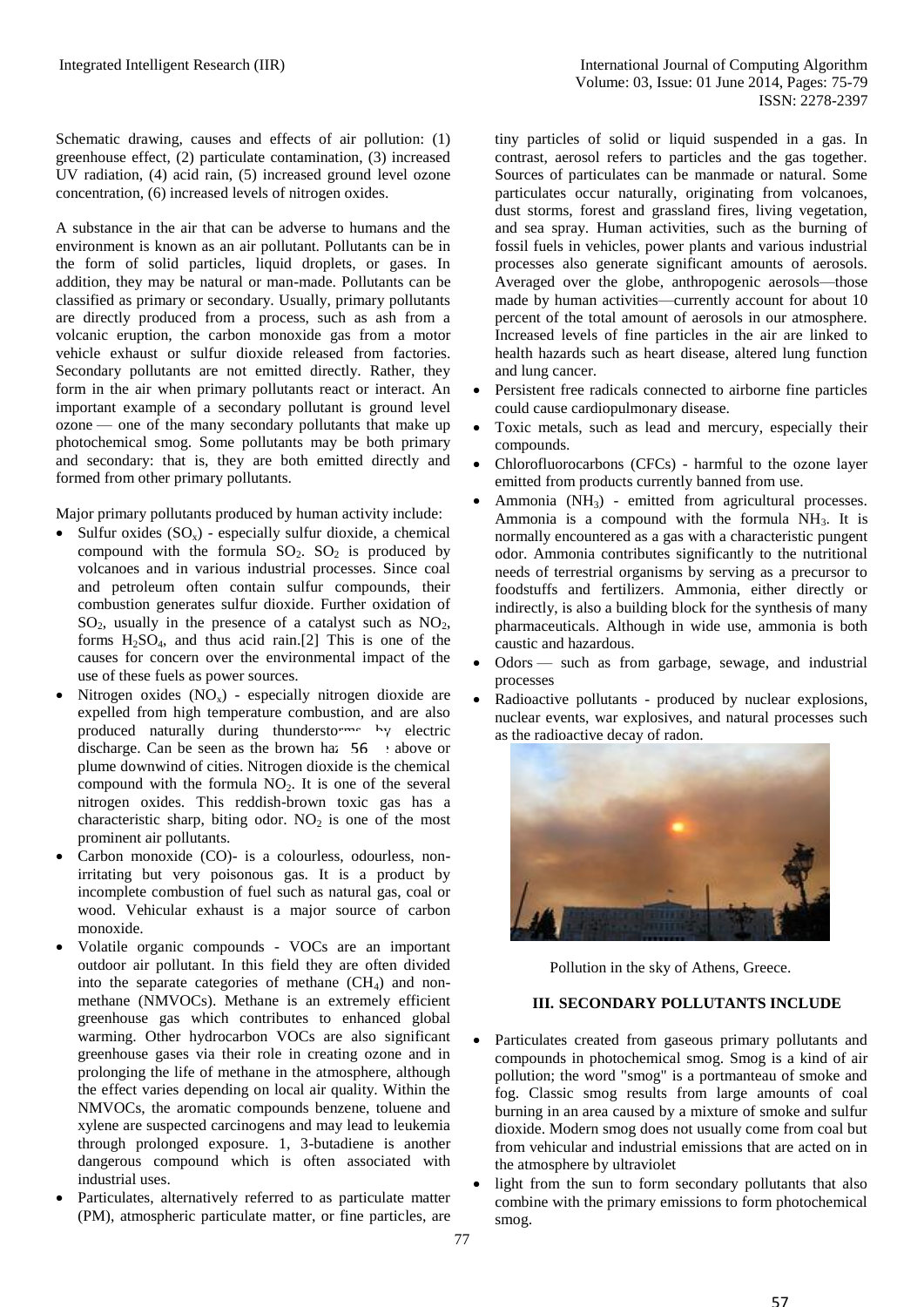- [Ground level ozone](http://en.wikipedia.org/wiki/Ground_level_ozone)  $(O_3)$  formed from  $NO_x$  and VOCs. Ozone  $(O_3)$  is a key constituent of the troposphere. It is also an important constituent of certain regions of the stratosphere commonly known as the Ozone layer. Photochemical and chemical reactions involving it drive many of the chemical processes that occur in the atmosphere by day and by night. At abnormally high concentrations brought about by human activities (largely the combustion of fossil fuel), it is a pollutant, and a constituent of smog.
- [Peroxyacetyl nitrate](http://en.wikipedia.org/wiki/Peroxyacetyl_nitrate) (PAN) similarly formed from  $NO<sub>x</sub>$ and VOCs.

### **IV.SECTION THREE: FRM MODEL TO STUDY ABOUT AIR POLLUTION**

Let us consider there are n attributes say  $M_1, \ldots, M_n$ where n is finite associated with the atmospheric pollution and let  $y_1$ , ...,  $y_p$  be the attributes associated with the health and environmental effects, where p is finite. On the suggestion of the experts and the environmental labourers the following attributes are taken.

*Attributes Related to the Domain space M given by M = {M1, …,M5}*

| $M_1$          |   | Agriculture.          |
|----------------|---|-----------------------|
| $M_{2}$        | ۳ | Mining and quarrying. |
| $M_{3}$        |   | Power generation.     |
| $\mathbf{M}_4$ |   | Transport.            |
| $M_{5}$        |   | Community services.   |
|                |   |                       |

*Attributes Related to the Range space Y given by*  $Y = \{Y_1, ..., Y_7\}$ 

| $Y_1$      | Increase lung cancer and Heart failure. |
|------------|-----------------------------------------|
| $Y_{2}$    | Crop and forest damage.                 |
| $Y_3$      | Global climate change.                  |
| $Y_4$      | Ozone depletion                         |
| $Y_5$      | Effects on wildlife.                    |
| $Y_6$      | Eutrophication.                         |
| $Y_{\tau}$ | Acid rain.                              |
|            |                                         |

Now using the expert's opinion who is an environmental officer we have the following relation matrix. We have  $M_1.M_2$ ,  $M_3,M_4,M_5$  as the rows and  $Y_12, Y_2, Y_3, Y_4, Y_5, Y_6, Y_7$  are the columns.

$$
A_1 = \begin{bmatrix} 0 & 0 & 0 & 0 & 0 & 1 & 0 \\ 0 & 1 & 0 & 0 & 0 & 0 & 0 \\ 0 & 0 & 0 & 1 & 0 & 0 & 1 \\ 0 & 1 & 0 & 0 & 0 & 0 & 0 \\ 1 & 0 & 0 & 0 & 1 & 0 & 0 \end{bmatrix}.
$$

The hidden pattern of the state vector  $X = (0 1 0 0 0)$  is obtained by the following method:

$$
\begin{array}{ccc}\nXA_1 & \leftrightarrow (0\ 1\ 0\ 0\ 0\ 0\ 0) & = Y \\
YA_1^T & \leftrightarrow (0\ 1\ 0\ 1\ 0) & = X_1\n\end{array}
$$

| $X_1A_1$   | $\leftrightarrow$ (0100100)         | $= Y_1$       |
|------------|-------------------------------------|---------------|
| $Y_1A_1^T$ | $\leftrightarrow$ (01011)           | $=X_{2}$      |
| $X_2A_1$   | $\leftrightarrow$ (1100100)         | $= Y_2$       |
| $Y_2A_1^T$ | $\Theta(0\ 1\ 0\ 1\ 1) = X_3$ (say) |               |
| $X_3A_1$   | $\leftrightarrow$ (1100100)         | $= Y_3$ (say) |

(Where  $\leftrightarrow$  denotes the resultant vector after thresholding and updating)

When we take  $M_2$  in the ON state (i.e. mining and quarrying) and all other attributes to be in the off state.

We see the effect of X on the dynamical system  $A_1$  is a fixed point given by the binary pair  $\{(0\ 1\ 0\ 1\ 1), (1\ 1\ 0\ 0\ 1\ 0\ 0)\}.$ 

When we take mining and quarrying node alone in the on state we get say  $X = (0, 1, 0, 0, 0)$ 

The resultant to be the fixed point given by the binary pair  $(0)$  $1 \t0 \t1 \t1), (1 \t1 \t0 \t0 \t1 \t0 \t0).$ 

When the on state is taken as node  $M_2$  we see the hidden pattern is the fixed point which is the same binary pair, which makes the nodes  $M_4$  and  $M_5$  to be in the on state in the domain space and makes the nodes  $Y_1$ ,  $Y_2$  and  $Y_5$  of the range space to be in the on state. Since the working is time consuming, a C program is formulated for finding the hidden pattern. The casual connection matrix  $A_2$  is given by the second expert who is a doctor.

Let  $M_1.M_2$ ,  $M_3.M_4.M_5$  taken along the rows and  $Y_1, Y_2, Y_3, Y_4, Y_5, Y_6, Y_7$  along the columns.

| $\mathbf{A}_2 = \begin{bmatrix} 0 & 1 & 0 & 0 & 0 & 1 & 0 \\ 0 & 0 & 0 & 1 & 0 & 0 & 0 \\ 0 & 0 & 1 & 0 & 0 & 0 & 1 \\ 0 & 0 & 0 & 0 & 0 & 1 & 0 \\ 1 & 0 & 0 & 0 & 1 & 0 & 0 \end{bmatrix}$ |  |  |  |  |
|----------------------------------------------------------------------------------------------------------------------------------------------------------------------------------------------|--|--|--|--|

Suppose the state vector  $X = (0\ 0\ 0\ 1\ 0)$  ie., the transport is in the on state condition and all other nodes are in the off state. We see the resultant binary pair using the C - program is given by { $(10010)$ ,  $(0100010)$ } which is the fixed point.

When we take the state vector  $X_1 = (0\ 0\ 0\ 1\ 0)$  ie., transport i.e.,  $M_4$  in the on state and all other attributes be in the  $\sum_{n=1}^{\infty}$  ate we see the effect of  $X_1$  on the dynamical system  $A_2$  is a  $57$  oint given by the binary pair {( 1 0 0 1 0 ), ( 0 1 0 0 0 1 0)}. The interpretation of the hidden pattern of several state vectors using several experts is used in this paper to arrive at the conclusion. To show the mode of working we have just given two experts opinion.

### **V. SECTION FOUR: CONCLUSIONS AND SUGGESTIONS**

NGO's and Government should take more concrete efforts to promote safe environment. Recycle paper, plastic, glass bottles, cardboard, and aluminum cans. (This conserves energy